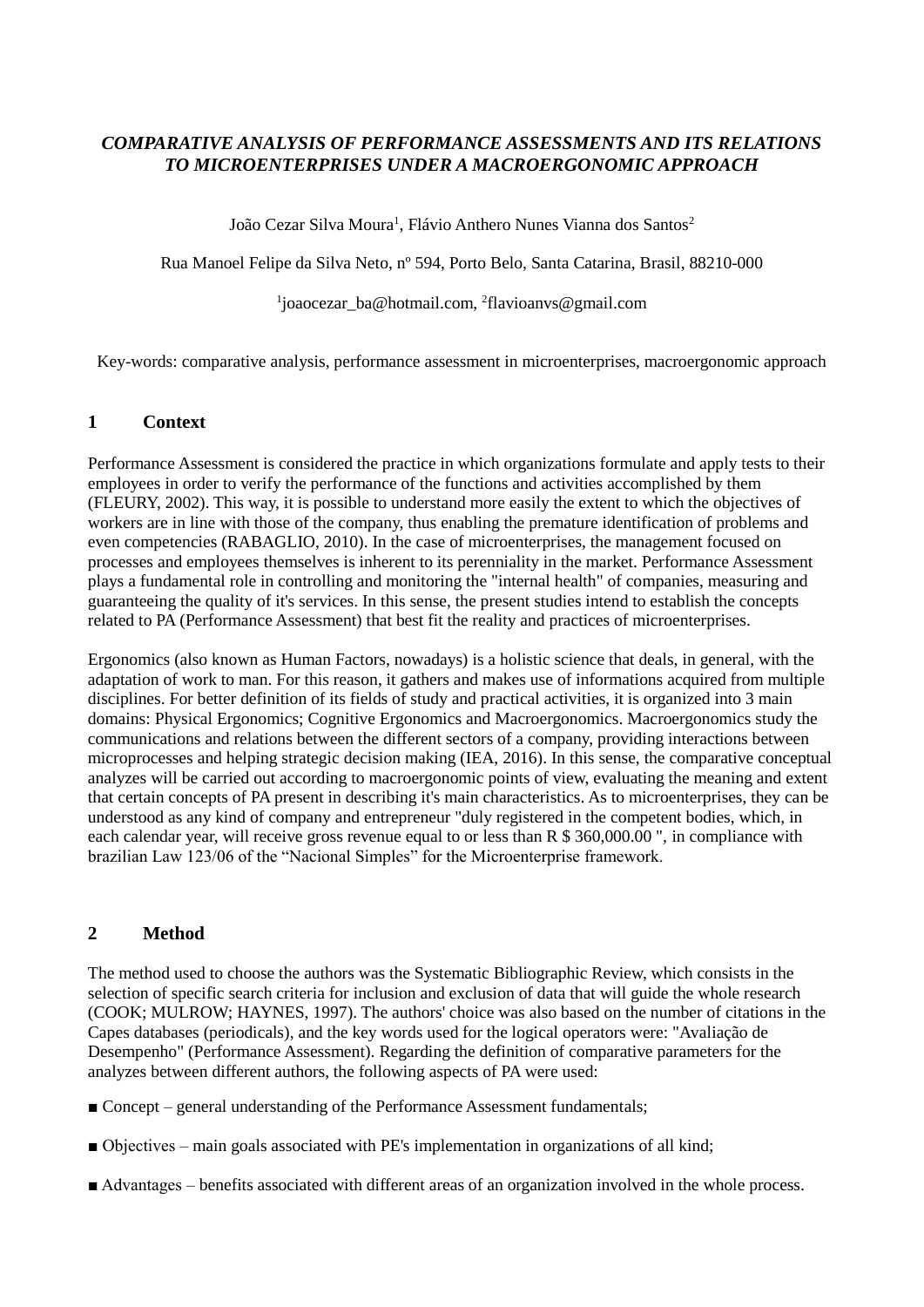## **3 Results**

The analyzes of the data obtained in the surveys were carried out according to the order of relevance of their authors:

### ■ **Author 1** – CHIAVENATO, Idalberto

His conceptualization of PA suggests a certain relativity in the interpretation of the worker's performance, for it can only be measured based on his/her previously estimated results. For Chiavenato, PA objectives are linked to administrative factors (vision, goals and strategies of the company), as they all contribute to the employee empowerment and the involvement of sectors responsible for implementing the assessments themselves.

#### ■ **Author 2** – LUCENA, Maria Diva da Salete

Similar to Chiavenato, Lucena suggests that performance results can only be measured when compared to previously established goals. The definition of the employee's contribution to the organization will determine the actions to be taken (such as training, promotions, salary increases and career plans) as long as previous performance records don't "overshadow" current results, proposing constant follow-ups.

#### ■ **Author 3** – BERGAMINI, Cecília Whitaker

Bergamini states that the purpose of Performance Assessment is to take advantage of the individual potential of workers through the optimization of the workforce itself. For this to happen, the responsible manager must also be able to perform his/her assessing functions correctly, considering the peculiarities of the assessed individual (his personality, position/function and environment/place of work).

#### ■ **Author 4** – BOHLANDER, George

For Bohlander, Performance Assessment is responsible for productivity and organizational strategies through employee encouragement and qualification. This is recognized as a fundamental component for achieving the goals that guarantee competitive advantages to companies.

After synthesizing the authors' main thoughts into topics, a series of points in common were noticed, which are:

■ Performance Assessment as a tool to correct problems (through training and reallocation of employees) and to recognize potentials (through promotions and salary increases);

■ Appreciation of humanistic aspects (singularities of the worker as an individual), knowing that the role played by the employee is fundamental to the success of the whole organization;

■ Systematization of assessment processes are essential for their correct formulation and implementation in companies.

It is also possible to discern the relationships that Performance Assessment have regarding the strategic management of microenterprises (given their organizational limitations):

■ Significant attribution of organizational success to worker satisfaction and productivity, and not only to financial and infrastructural resources;

■ Success in the assessment processes do not depend on the profile, size and/or number of employees a company has, provided that the evaluator and chosen methods consider it's financial and technological realities (internally and externally).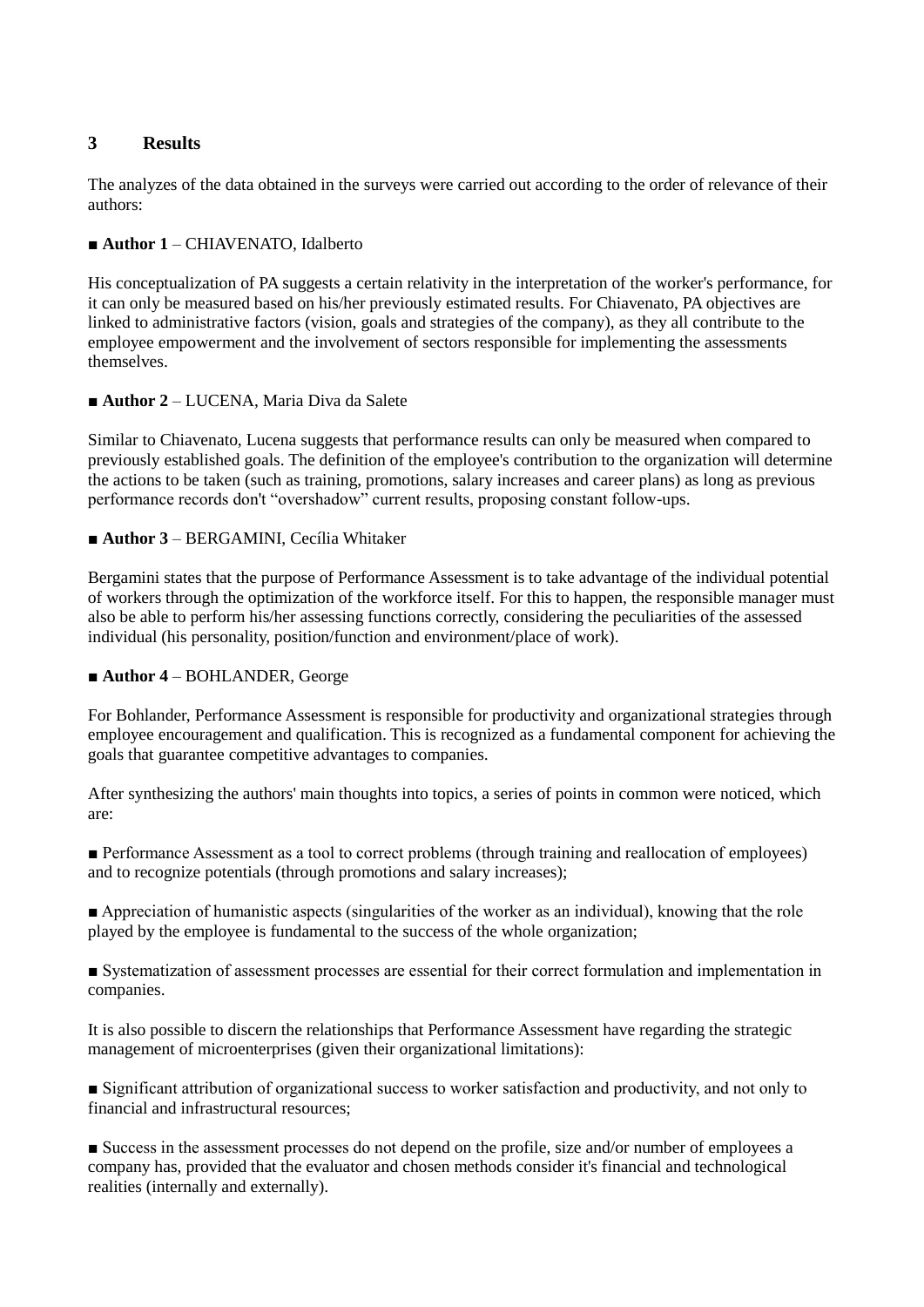### **4 Conclusions**

Despite the fact that there are several concepts attributed to PE, it is now clear that many of it's fundamentals are rather complementary, as they do not invalidate one another. These concepts don't just provide a clearer view of all the benefits that assessments can bring to companies (in the short, medium and long terms), but also allow the study of it's applications in microenterprises, since Performance Assessment are not limited to a company's characteristics (such as it's segment, size and financial, human and technological resources).

Finally, it can be concluded that the valuation and valorization of the workforce depends on the degree of motivation in which it is found, giving organizations, even indirectly and partially, the task of promoting such conditions in the labor sphere.

## **5 References**

ASQUINI, A.. **Perfis da empresa**. Revista de Direito Mercantil, São Paulo, v. 35, n. 104, 1996.

ANDREASSI, T.. **Avaliação de Desempenho de profissionais técnicos**: um estudo de casos. Dissertação (Mestrado) - Faculdade de Economia, Administração e Contabilidades. Universidade de São Paulo, 1994.

BERGAMINI, C. W.; BERALDO, D. G. R.. **Avaliação de desempenho humano na empresa**. 4ª ed. São Paulo: Atlas, 1983.

BOHLANDER, G. *et al*. **Administração de Recursos Humanos**. São Paulo: Pioneira Thomson Learning, 2003.

CARAVANTES, G. R.. **Administração e qualidade**: a superação dos desafios. São Paulo: Makron Books, 1997.

CHIAVENATO, I.. **Administração de recursos Humanos**. 2ª ed. São Paulo: Editora Atlas, 1981.

CHIAVENATO, I.. **Desempenho humano nas empresas**: Como desenhar cargos e avaliar o desempe. 4ª ed. São Paulo: Editora Atlas, 1998.

CHIAVENATO, I.. **Gestão de pessoas**: o novo papel dos recursos humanos na administração. Rio de Janeiro: Editora Campus, 1999.

CHIAVENATO, I.. **Recursos humanos nas empresas**: como desenhar cargos e avaliar o desempenho. 5ª ed. São Paulo: Editora Atlas, 2001.

COOK, D. J.; MULROW, C. D.; HAYNES, R. B.. **Systematic reviews**: synthesis of best evidence for clinical decisions. Annals of internal medicine, v. 126, n. 5, 1997.

FLEURY, M. T. L.. **A gestão de competência e a estratégia organizacional**. In: FLEURY, M. T. (Coord.). As Pessoas na Organização. São Paulo: Gente, 2002.

IEA (International Ergonomics Association), **Definition and Domains of Ergonomics**. 2016. Disponível em: [<http://www.iea.cc/whats/>](http://www.iea.cc/whats/). Acesso em 20 out. 2016.

GRILLO, A.N.. **Avaliação de Desempenho**: Experiência brasileira na Administração Pública. In: Revista de Administração - USP. vol. 17, n. 1, 1981.